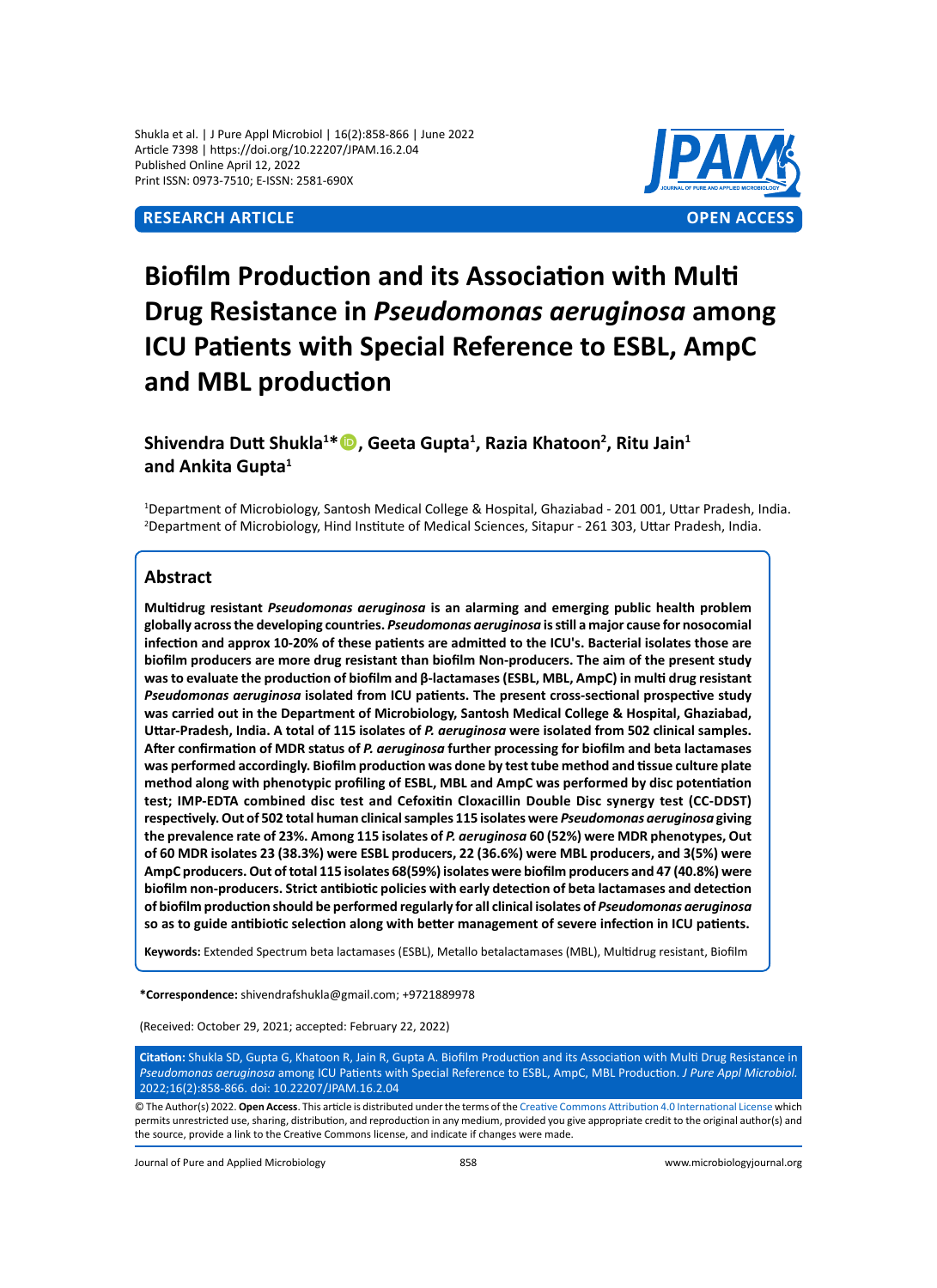#### **INTRODUCTION**

Multidrug resistant *Pseudomonas aeruginosa* is an alarming and emerging public health problem across the developing countries.<sup>1</sup> It is mainly responsible for mortality in humans.<sup>2</sup> *Pseudomonas aeruginosa* is still a major cause for nosocomial infection and approx 10-20% of these patients are admitted to the ICU's.<sup>3</sup> It is one of the most frequent gram negative non fermenting pathogen that is seen in ICU patients. It is known to be associated with Urinary tract infection, Surgical site infection, Pneumonia and bacteremia. The severity of infection increases when the patient's immune system impedes.<sup>4</sup>

Biofilm is described as a structural community of bacterial cells bounded in self founded polymetric matrix adherent to biotic or abiotic surface.<sup>5</sup> Biofilm formation is the key factor which is responsible for the chronic infection by *Pseudomonas aeruginosa* and other microorganisms. Biofilm is a complex composition of bacterial cells lodged in an extracellular matrix which is made up of proteins, extracellular DNA & exopolysaccharides. It is a safeguard for bacterial cells, which is very difficult to manage by antibacterial compounds.<sup>6</sup> Bacterial isolates those are biofilm producers are more drug resistant than biofilm nonproducers. Some previous studies have shown that the *Pseudomonas aeruginosa* isolates that are biofilm producers are resistant to Ceftazidime, Ciprofloxacin & Tobramycin antibiotics at concentrations more than those necessary to kill planktonic bacteria.7,8

Antibacterial drug has less access due to impaired diffusion through biofilm matrix. Drug resistant strains of *Pseudomonas aeruginosa* show a high level of intrinsic resistance to antimicrobial drugs with the help of efflux pump, biofilm formation amino glycoside modifying enzymes and sometimes by mutation of chromosomal genes (ESBL & AmpC hyper expression).<sup>9</sup> The potentiality of *P. aeruginosa* to produce variety of drug resistance mechanism has led to evolution of drug resistant phenotypes. This poses as a challenge to clinician for the treatment of such kind of severe infection. This type of situation draws attention for the detection of phenotypes those are producing different kind of mechanism for the drug resistance to avoid treatment failure

and hospital acquired infection.<sup>10</sup> The aim of the present study was to evaluate the production of biofilm and β-lactamases (ESBL, MBL, AmpC) in multi drug resistant *Pseudomonas aeruginosa* isolated from ICU patients.

#### **MATERIALS AND METHODS**

The present cross-sectional prospective study was carried in the department of Microbiology, Santosh Medical College & Hospital, Ghaziabad, Uttar-Pradesh, India. The study was carried out for a period of two years i.e. from January 2019 to February 2021. Permission from Institutional Ethics Committee (IEC) was taken before carrying out the study (Reference No: SU/2021/092).<sup>3</sup> Written informed consent was taken from all participants of the study.

#### **Sample Collection and Processing**

A total of 502 patient's samples those were admitted in the ICU were enrolled in the study. Different clinical samples like ET aspirate, Blood, Pus, and Urine were collected with aseptic precaution in sterile universal container and were directly sent to the Microbiology laboratory as early as possible, samples were kept in refrigerator at 2-8°C temperature in case of inevitable situation. All *Pseudomonas aeruginosa* isolates were identified by conventional methods as per standard microbiology laboratory protocol and finally identified by observing the culture characteristic on routine laboratory culture media namely blood agar & MacConkey agar plates. Bacterial colonies showed Non-lactose fermenting pale colour colonies on MacConkey agar plates and were oxidase test positive and on nutrient agar pigmented and non-pigmented colonies with oxidase positive were found. Species level identification was performed with the help of manual biochemical test methods and finally pure isolates of *Pseudomonas aeruginosa* were used for further investigation. Standard operating procedure for the isolation and identification of bacteria were followed.<sup>11</sup>

#### **Antimicrobial Susceptibility Testing (AST)**

AST was performed for all clinical isolates by standard Kirby-Bauer disc diffusion method on Mueller Hinton agar (Hi-media labs, Mumbai, India). *Pseudomonas aeruginosa* control strain ATCC (American Type culture collection) 27853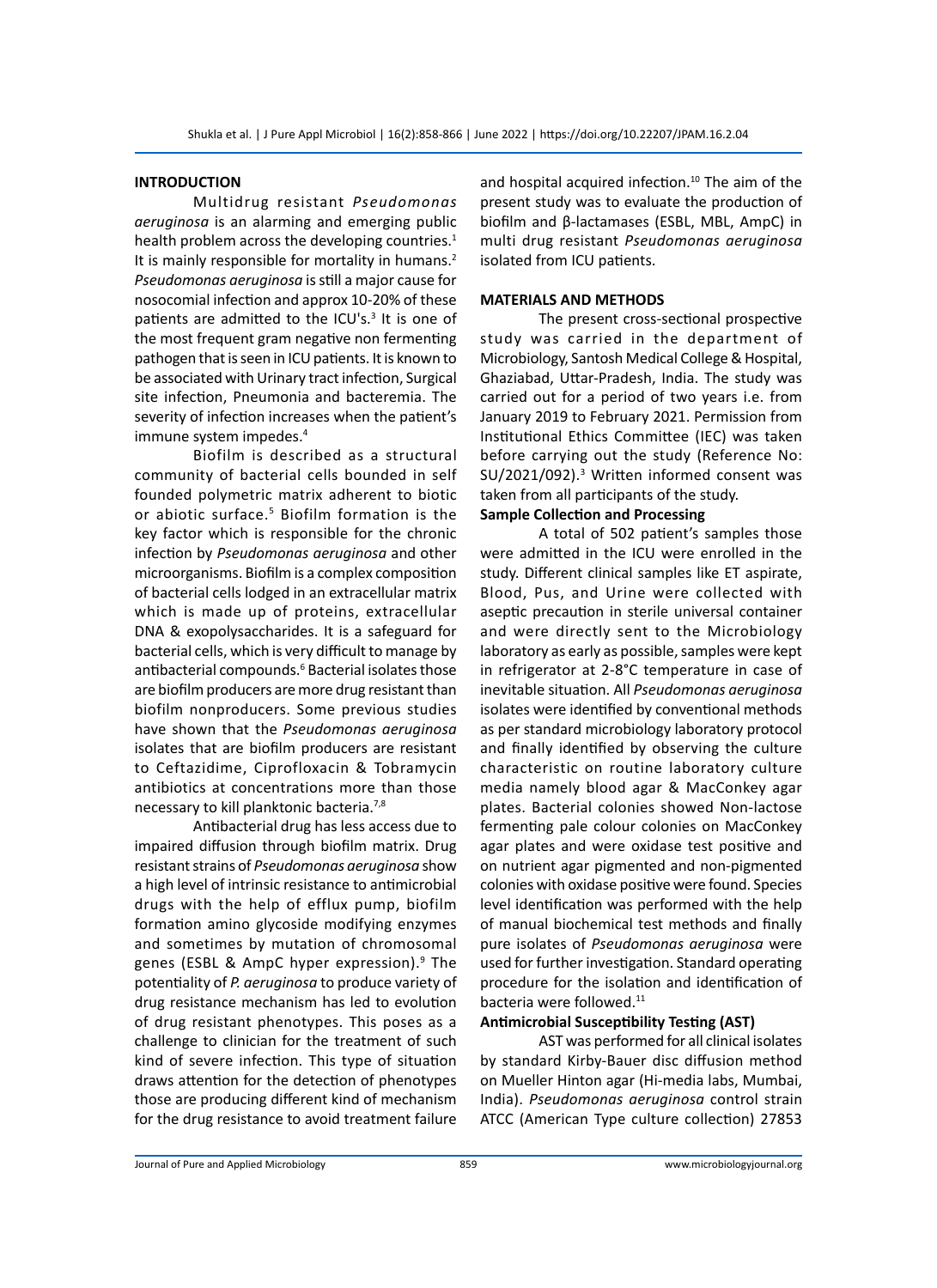were used during the study. Zone of inhibition was interpreted according to Clinical and Laboratory Standard Institute (CLSI) guidelines.<sup>12</sup> MDR type is defined as *P. aeruginosa*. that are resistant to more than one antimicrobial agent in 3 or more antimicrobial categories.<sup>3</sup>

#### **Phenotypic characterization of biofilm production**

All bacterial isolates were tested by the following two methods for detection of biofilm formation (Tissue culture plate method and Tube adherence method):

#### **Test tube method (Tube adherence method)**

Tube method was performed according to Christensen et al. In this, loopful of bacterial culture (ATCC-27853) from overnight culture plate was inoculated into a test tube containing brain heart infusion broth (BHI) and incubated at 37°C for 24 hrs after incubation broth was discarded and cleaned/decanted with PBS (Phosphate buffer saline) pH (7.3) and dried at room temperature after drying tube were stained (treated) with 0.1% crystal violet for half an hour and then washed with water. Tubes were considered as positive if the side wall and bottom of the tube lined with visible film and reported as absent, Moderate or strong.<sup>13</sup>

#### **Tissue culture plate method**

TCP method was performed as described by Christensen et al.<sup>14</sup> Bacterial colony from fresh culture plate of blood agar is inoculated into the glass test tube containing 2 ml of trypticase soya broth (TSB) with 1% glucose and incubated at 37°C for 24 hrs in stationary condition after incubation culture is diluted (1:100) with fresh TSB medium and 200μl from each tube is inoculated in to each wells of flat bottom polystyrene tissue culture plate without sealing the plate for proper aeration and in the similar way control organism were also inoculated in culture plate. TSB without bacterial cells is used as a negative control to check the sterility and non specific binding. After overnight incubation at 37°C content of each well was removed gently by tapping the plates on filter paper. The wells were washed with 200μl phosphate buffer saline (PBS) with pH 7.2 to remove the floating bacterial cells. After drying process fixation of wells was done by adding 2% sodium acetate for 5 minutes and stained with 1% crystal violet for 15 Minutes and then rinsed with deionized water. Plates were kept for drying at room temperature for 1 hour after which the optical densities was read with ELISA reader at 570 wave length optical density. Test was performed in triplicates and average of three OD values was taken. The OD values of each well were interpreted according to Table 1.

#### **Phenotypic detection of ESBL**

Bacterial inoculum was prepared and lawn culture was made on MHA plates, after drying for 15 minutes disc of Ceftazidime and Ceftazidime+Calvulinic acid (disk potentiation test) were incorporated on MHA plates. After overnight incubation at 37°C plates were interpreted as ESBL positive if the zone size was ≥5mm for Ceftazidime+Calvulinic in comparison to zone size of Ceftazidime alone.<sup>15</sup>

#### **Phenotypic detection of MBL**

The IMP-EDTA combined disc test: Bacterial inoculum was prepared and lawn culture was made on MHA plates, after 15 minutes of drying the 2 Imipenem disc one with 10 µL of EDTA (750 µg) and the other disc without EDTA were placed on MHA culture plate 30mm apart and incubated overnight at 37°C, a ≥7mm increase in the zone size in IMP+EDTA disc was considered as MBL positive strain.<sup>16</sup>

#### **Phenotypic detection of AmpC β-lactamase Cefoxitin Cloxacillin Double Disc Synergy Test (CC-DDST)**

The principle of this method is based on inhibitory effect of Cloxacillin on AmpC production. Bacterial inoculum was prepared and lawn culture was made on MHA plates, after 15 minutes of drying two antibiotic discs one of Cefoxitin (30ug) and other disc of Cefoxitin (30ug)/Cloxacillin (230ug) were placed on MHA culture plates 24mm apart with centers and incubated overnight at 37°C. A difference of ≥4mm in the inhibition zone of cefoxitin /cloxacillin and cefoxitin disc was considered as AmpC producers.17

**Table 1.** Classification of bacterial adherence by TCP method

| Mean OD value                         | Adherence                  | <b>Biofilm formation</b> |
|---------------------------------------|----------------------------|--------------------------|
| < 0.120<br>0.120-0.240<br>$\ge 0.240$ | Weak<br>Moderate<br>Strong | Weak<br>Moderate<br>High |
|                                       |                            |                          |

TCP: Tissue culture plate; OD: Optical densities.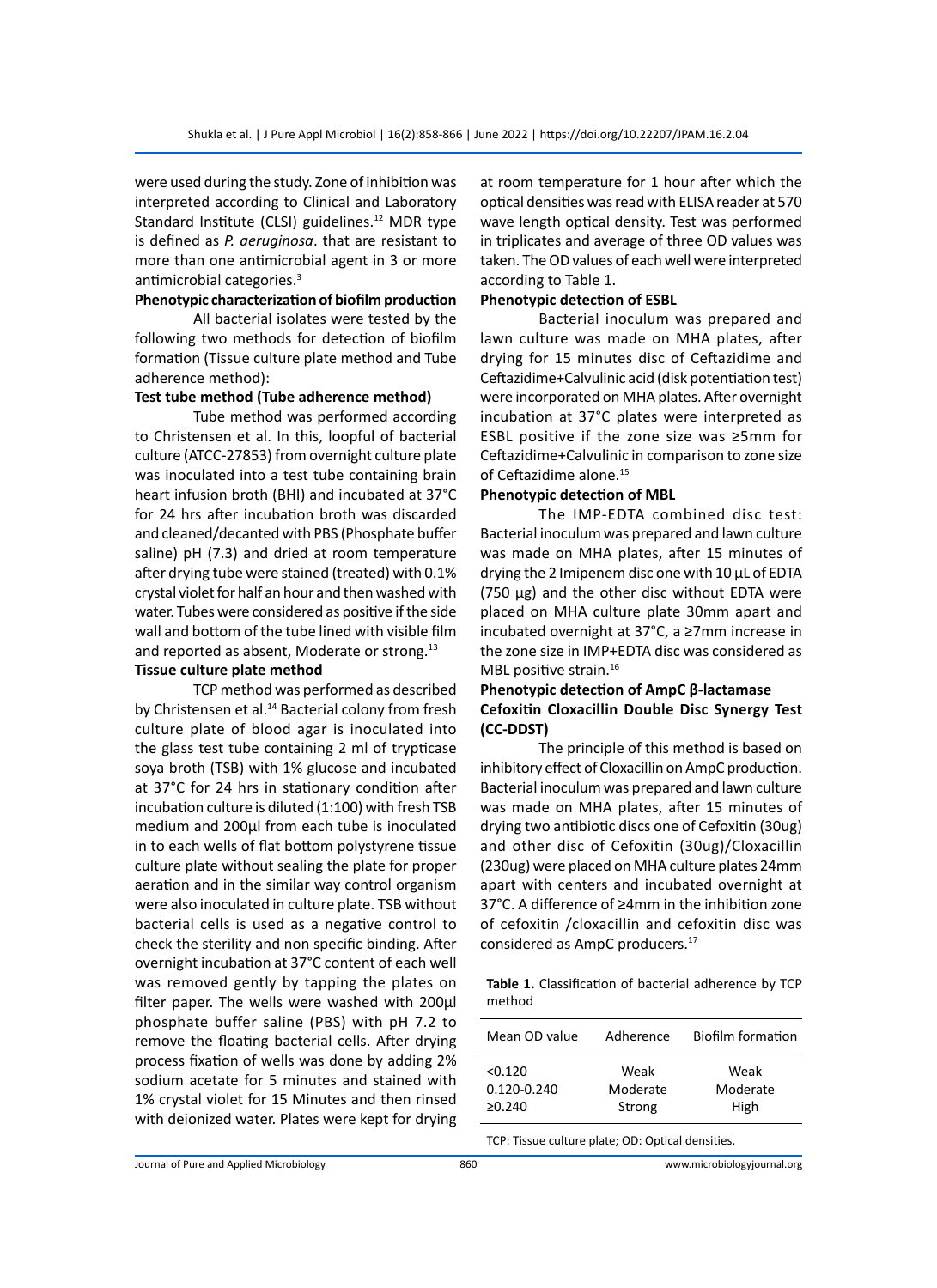#### **Inhibitor-Based Method**

Microbial inoculum of isolates were prepared in normal saline and turbidity was maintained with 0.5 McFarland standard and finally inoculated evenly on MHA plates then 2 Cefoxitin disc (30μg) with and without boronic acid (400 μg) were placed on dry MHA plate 30mm apart. After overnight incubation at 37°C aerobically a zone size of 5mm or more around the disc of Cefoxitin+boronic acid compared to the Cefoxitin disc alone was considered as AmpC positive isolates.<sup>18</sup>

#### **RESULTS**

All clinical samples received in microbiology laboratory were tested for the isolation, identification and Antibiotic sensitivity. A total of 115 isolates of *P. aeruginosa* were isolated from 502 clinical samples in the course of 2 year and all the clinical samples were non-duplicate. A total of 115 isolates of *Pseudomonas aeruginosa* was isolated from 502 clinical samples giving the prevalence rate of 23%. Out of 115 *P. aeruginosa* isolates 60 (52%) were MDR phenotypes, maximum number of MDR isolates were procure from endotracheal aspirates followed by urine, pus and blood among these samples ET aspirates & urine samples were considered for the majority of the positive isolates and it has been shown in Table 2. In this study qualitative and quantitative method was conducted for the detection of biofilm production. Out of 60 MDR isolates, 23( 38.3%) were ESBL producers, 22 (36.6%) were MBL producers, and 3 (5%) were AmpC producers **Biofilm Production**

In our study qualitative and quantitative method was conducted for the detection of biofilm production. Among 115 isolates of *P. aeruginosa* 109 (94.7%) isolates were producing biofilm and rest of 06 (5.2%) isolates were non biofilm producers. Out of total 60 MDR isolates 59 (98.3%) isolates were biofilm producers and 01 (1.6%) were biofilm non-producer. Among 60 MDR clinical isolates 59 (98.3%) were biofilm producers by tissue culture plate method and 53(88.3%) were biofilm producers by test tube method. Table 3 shows the comparison of Tube method and Tissue culture plate method results for biofilm production. Table 6 shows the comparison of results of biofilm detection by different methods documented in previous studies.

#### **Demographic distribution**

Out of 60 MDR phenotypes, 41 were isolated from male patients and 19 were isolated from female patients and maximum numbers of cases were from the population between 31-50 years age group.

#### **Drug resistance pattern of MDR** *P. aeruginosa*

In our results, the highest resistance for MDRPA was found to be for Gentamicin



# Percentage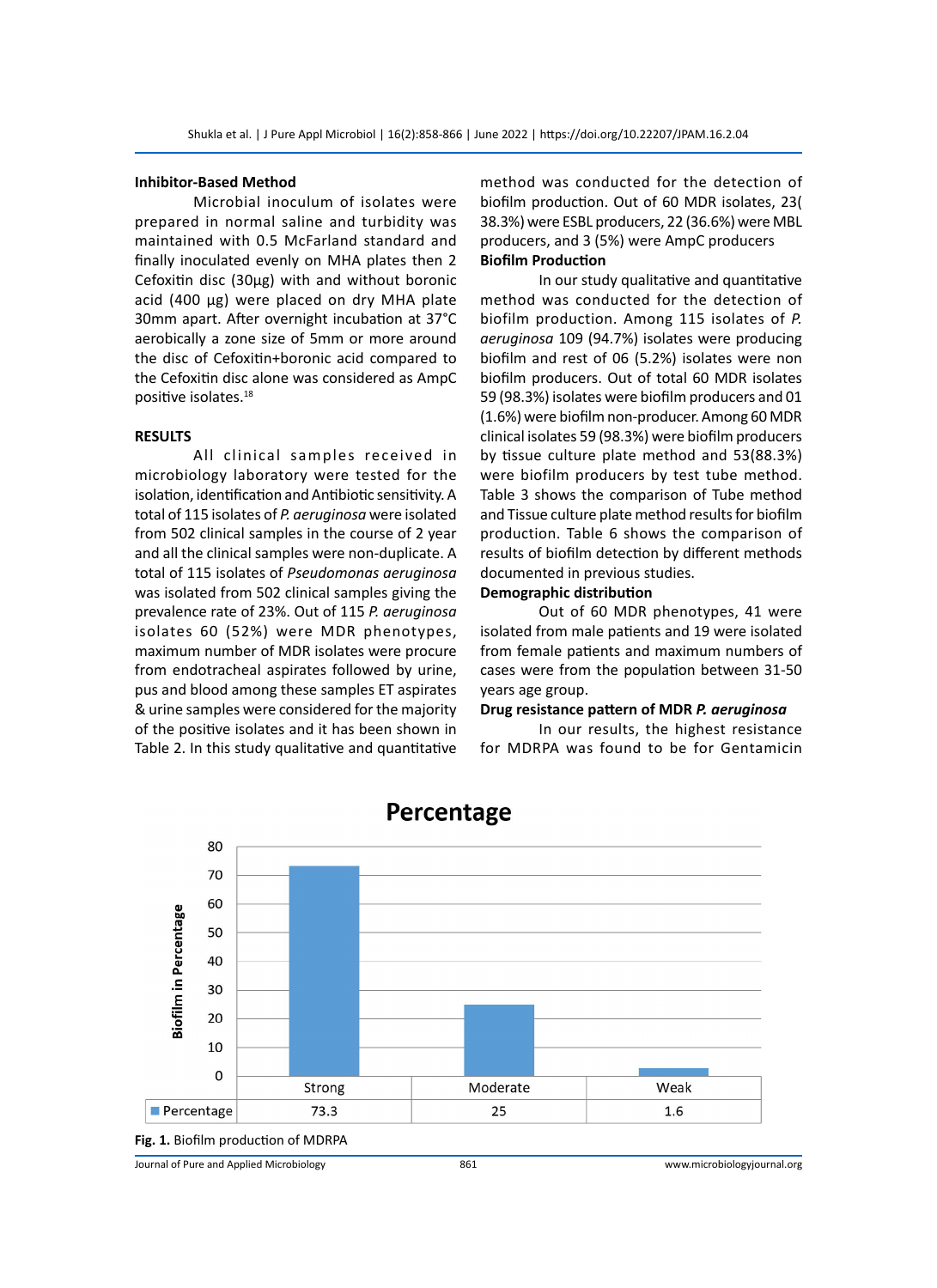followed by Ceftazidime, Cefepime, Ciprofloxacin, Amikacin, Piperacillin, Ticarcillin/Calvulinic acid Piperacillin –Tazobactam and least resistance was found to be for Meropenem and Imipenem. Table 4 & 5 shows the resistance pattern of MDR *Pseudomonas aeruginosa* against various anti pseudomonal drugs and antibiotic resistance pattern of *Pseudomonas aeruginosa* in relation to biofilm production.

#### **Correlation between biofilm and multi drug resistance profile**

In our study we have performed qualitative and quantitative methods for biofilm detection. Among them, tissue culture method (Quantitative) is more sensitive and reliable as shown in Table 3/Fig. 1. According to tissue culture plate method out of 60 MDR *P. aeruginosa* isolates

**Table 2.** Sample wise distribution of MDR *Pseudomonas aeruginosa* isolates

| Sample type      | <b>MDR</b> Pseudomonas<br>aeruginosa (%) |  |
|------------------|------------------------------------------|--|
| ET aspirate      | 26(43)                                   |  |
|                  |                                          |  |
| Pus              | 12(20)                                   |  |
| Urine            | 18(30)                                   |  |
| Blood            | 2(3)                                     |  |
| <b>BAL</b> fluid | 2(3)                                     |  |
| Total            | 60                                       |  |

**Table 4.** The resistance pattern of MDR *Pseudomonas aeruginosa* against various anti pseudomonal drugs

| Drug(Potency in<br>microgram)   | MDR P. aeruginosa<br>N (%) |  |  |  |
|---------------------------------|----------------------------|--|--|--|
| Colistin(10mcg)                 | Nil                        |  |  |  |
| Amikacin(30mcg)                 | 46(76%)                    |  |  |  |
| Piperacillin -Tazobactam        | 23(38%)                    |  |  |  |
| (100mcg/10mcg)                  |                            |  |  |  |
| Piperacillin (100mcg)           | 36(60%)                    |  |  |  |
| Gentamicin(10mcg)               | 51(85%)                    |  |  |  |
| Meropenem(10mcg)                | 10(16%)                    |  |  |  |
| Imipenem(10mcg)                 | 11(18%)                    |  |  |  |
| Ciprofloxacin(5mcg)             | 48(80%)                    |  |  |  |
| Ticarcillin/Calvulinic acid     | 29(48%)                    |  |  |  |
| $(75 \text{mcg}/10 \text{mcg})$ |                            |  |  |  |
| Azetronam(30mcg)                | 46(76%)                    |  |  |  |
| Cefepime(30mcg)                 | 48(80%)                    |  |  |  |
| Ceftazidime(30mcg)              | 52(86%)                    |  |  |  |
| Polymyxin B(300 Units)          | Nil                        |  |  |  |
|                                 |                            |  |  |  |

44 (73.3%) isolates were strong biofilm producers and 15 (25%) were moderate biofilm producers and 01 (1.6%) were weak biofilm producers. As per test tube method out of 60 MDR *P. aeruginosa* isolates 37 (61.6%) isolates were strong biofilm producers and 16 (13.9%) were moderate biofilm producers and 07 (11.6%) were weak biofilm producers.

#### **DISCUSSION**

MDR *P. aeruginosa* is an emerging pathogen and has become a serious threat in recent years and the treatment of these resistant phenotypes is very challenging task for the clinicians.<sup>26</sup> The prevalence rate of *Pseudomonas aeruginosa* in our study was 23% which was higher to 14.7% rate reported by Gill J.S. et al.<sup>3</sup> However, Gupta R. et al.<sup>9</sup> obtained the prevalence rate of 28%, while lower prevalence

**Table 3.** Comparison of Tube method and Tissue culture plate method results

| No. of          | Biofilm   | <b>TCP</b> | Tube method |
|-----------------|-----------|------------|-------------|
| <b>Isolates</b> | Formation | n (%)      | n (%)       |
| $N = 60$        | Strong    | 44(73.3%)  | 37(61.6%)   |
|                 | Moderate  | 15(25%)    | 16(13.9%)   |
|                 | Weak/None | 01(1.6%)   | 7(11.6%)    |

**Table 5.** Antibiotic Resistance pattern of *Pseudomonas aeruginosa* in relation to biofilm production

| Drug                        | Biofilm   | Non-Biofilm |
|-----------------------------|-----------|-------------|
| (Potency in                 | Producers | producer    |
| microgram)                  | N (%)     | N (%)       |
| Colistin(10mcg)             | Nil       | Nil         |
| Amikacin(30mcg)             | 30(65.2%) | 16(34.7%)   |
| Piperacillin -Tazobactam    | 19(82.6%) | 4 (17.3%)   |
| (100mcg/10mcg)              |           |             |
| Piperacillin (100mcg)       | 29(80.5%) | 7(19.4%)    |
| Gentamicin(10mcg)           | 32(62.7%) | 19(37.2%)   |
| Meropenem(10mcg)            | 8(80%)    | 2(20%)      |
| Imipenem(10mcg)             | 8(72.7%)  | 3(27.2%)    |
| Ciprofloxacin(5mcg)         | 30(62.5%) | 18(37.5%)   |
| Ticarcillin/Calvulinic acid | 22(75.8%) | 7(24.1%)    |
| (75 mcg/10 mcg)             |           |             |
| Azetronam(30mcg)            | 28(60.8%) | 18(39.1%)   |
| Cefepime(30mcg)             | 18(37.5%) | 30(62.5%)   |
| Ceftazidime(30mcg)          | 23(44.2%) | 29(55.7%)   |
| Polymyxin B(300 Units)      | Nil       | Nil         |

Journal of Pure and Applied Microbiology 862 www.microbiologyjournal.org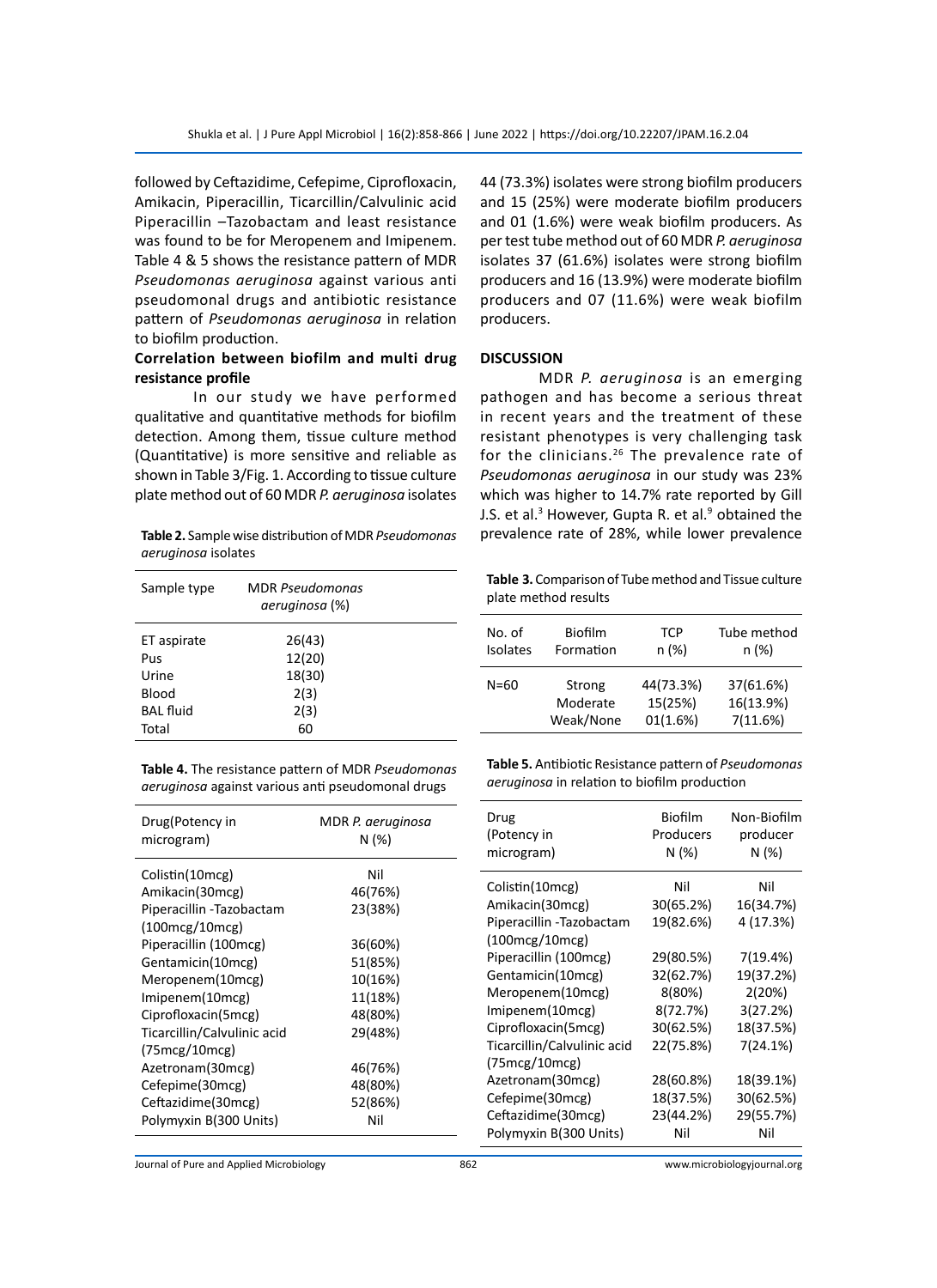| Shukla et al.   J Pure Appl Microbiol   16(2):858-866   June 2022   https://doi.org/10.22207/JPAM.16.2.04 |  |  |  |  |
|-----------------------------------------------------------------------------------------------------------|--|--|--|--|
|-----------------------------------------------------------------------------------------------------------|--|--|--|--|

| No. | Study                             | <b>TCP</b> method |          | TM method |        |          |        |
|-----|-----------------------------------|-------------------|----------|-----------|--------|----------|--------|
|     |                                   | Strong            | Moderate | Weak      | Strong | Moderate | Weak   |
| 1.  | Mathur et al. <sup>19</sup>       | 14.4%             | 39.4%    | 46.7%     | 11.8%  | 29.6%    | 58.5%  |
| 2.  | Nagaveni et al. <sup>20</sup>     | 41.6%             | 33.4%    | 25%       | 50%    | 25%      | 25%    |
| 3.  | Vishnuprasad et al. <sup>21</sup> | 52.4%             | 14.2%    | 33.3%     | 52.4%  | 33.3%    | 14.2%  |
| 4.  | Hassan et al. $^{22}$             | 22.7%             | 41%      | 36.3%     | 19%    | 30%      | 51%    |
| 5.  | Panda et al. <sup>23</sup>        | 11.0%             | 34.7%    | 54.3%     | 10.7%  | 29%      | 60.3%  |
| 6.  | Ram et al. $24$                   | 14.04%            | 50.88%   | 35.09%    | 12.28% | 50.88%   | 36.84% |
| 7.  | Triveda et al. <sup>25</sup>      | 21.8%             | 17.1%    | 16.4%     | 10.9%  | 10.9%    | 7.8%   |
| 8.  | Present Study                     | 68.6%             | 26%      | 5.2%      | 65.3%  | 22%      | 12.5%  |

**Table 6.** Comparison of results of biofilm detection by different methods documented in previous studies

rate of 2.76% was reported by Senthamarai S. et al.<sup>27</sup> in Tamilnadu. Prevalence rate of MDR *Pseudomonas aeruginosa* in our study was 52% however, Gill J.S. obtained the prevalence rate of 50% in their study. Saderi H. et al.<sup>28</sup> reported a prevalence rate of 54.5% for MDR *Pseudomonas aeruginosa* in Iran while Mirzaei B. et al.29 in Tehran found the prevalence rate of 16.5% for MDR *Pseudomonas aeruginosa*. In the current study MDR *Pseudomonas aeruginosa* phenotypes were most commonly procured from lower respiratory tract followed by urine, pus and blood samples. Similar results were also reported by Gupta R. et al.<sup>9</sup> However, Gill J.S. et al.<sup>3</sup> reported urine and wound samples considered for the majority of the positive isolates. Our results were also agreed with Prakash V. et al.<sup>30</sup> Among 115 isolates of *P. aeruginosa* 109 (94.7%) isolates were producing biofilm and rest of 06 (5.2%) isolates were non biofilm producers In the present study among 115 isolates of *P. aeruginosa*, 60 MDR isolates were reported among them 59 (98.3%) were biofilm producers and 01 (1.6%) were Non biofilm producers. These results were comparable to that of Gupta R. et al. However higher percentage of (85.72%) biofilm producers were also reported by Bankole et al. $31$  While lower results (29.1%) & (26.83%) were reported by Saha S. et al. $32$  and Kulkarni D.M et al. $33$  respectively. In our study among 59 MDR *P. aeruginosa* isolates maximum biofilm producing isolates were reported from blood samples, ET aspirates, BAL fluid and Urine samples, the similar results were also reported by Kulkarni D.M. et al. Comparable results were reported by Shrestha et al.<sup>34</sup> and Gurung J. et al.35 In our study we found that male patients

(68%) were predominant than female patients (32%) in case of MDRPA, these results were in agreement with Mirzaei et al.<sup>29</sup> In our results, the highest resistance for MDRPA was found to be for Gentamicin followed by Ceftazidime, Cefepime, Ciprofloxacin, Amikacin, Piperacillin, Ticarcillin/ Calvulinic acid Piperacillin –Tazobactam and least resistance was found to be for Meropenem and Imipenem, similar results were also obtained from study conducted by Biswal I et al. $35$  in burn patients. For MDRPA isolates, the drug of choice is carbapenems but increasing resistance towards Carbapenems is now a serious threat. In our study the resistance pattern for Imipenem & Meropenem was lowest as 18% and 16% respectively. The drug resistance patterns showed in the present study revealed that >50% isolates were resistant to fluoroquinolones, gentamicin, cephalosporin's and aminoglycosides. The treatment and management options for such type of bacterial strains are limited which may result in treatment failures and thereby causing significant morbidity and mortality. The good efficacy of the carbapenems as it is an effective antibiotic in the management of nosocomial infections and it is found to be the precious weapon against MDRPA infections. In the current study, MDRPA isolates showed the lowest resistance to carbapenems, whereas Piperacillin alone showed a resistance rate of 60% whereas beta-lactam/beta-lactamase inhibitor Pipercillin/Tazobactam showed a lower resistance of 38% only, indicating that betalactamase inhibitor markedly increases the spectrum of activity of betalactams, which makes the combination drug the preferred choice against *P. aeruginosa* infections. In our study we reported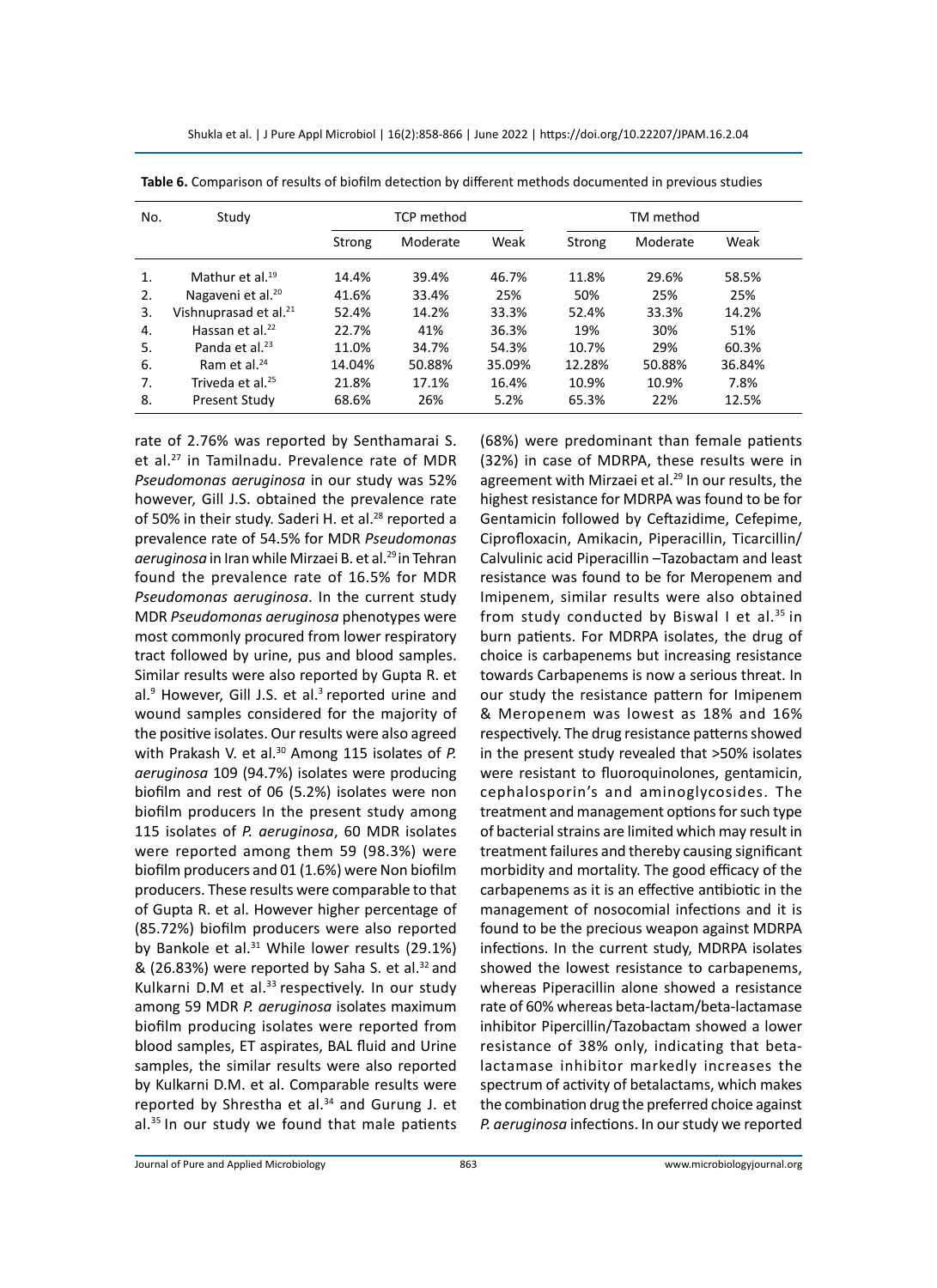the resistance pattern of biofilm producing clinical isolates of *P. aeruginosa* with maximum resistance against Carbapenems, Piperacillin-Tazobactam, Ticarcillin-Calvulinic acid, Monobactam group and Amikacin. Our results were in agreement with Kulkarni and Saha S. et al.<sup>32,33</sup> respectively. In our study we found that the overall prevalence of ESBL, MBL and AmpC was 23 (38.3%), 22 (36.6%) and 3 (5%) respectively our results were agreed with Shrivastava G. et al.<sup>36</sup> However, Sarkar S. et al.37 Production of multiple β-lactamases by *P. aeruginosa* is therapeutic challenge and there is a need for urgent jurisdiction to control the spread of such type of resistant strains. Management and treatment of infections caused by *Pseudomonas*  spp. is less complicated than drug resistant ones. The problem of bacterial drug resistance to commonly used antibiotics is very frequent globally as drug resistance is a greater problem in developing countries especially due to easy availability of antibiotics over the counter. To the best of our knowledge, this is the first study that includes information regarding drug resistance pattern of multi drug resistant biofilm producing clinical isolates of *Pseudomonas aeruginosa* among ICU patients. Also, the beta lactamase profiling has been included in this study which is a very crucial factor to be detected early for the better treatment of such infections. Tissue culture plate method is more sensitive and specific test as compared to Tube method as shown in Table 6.

#### **CONCLUSION**

There is a need for urgent jurisdiction to control the spread of such type of resistant strains and strict antibiotic policies and regular surveillance programme of antimicrobial resistance should be tailored to fend off the emergence of drug resistant *Pseudomonas aeruginosa*. Colistin & Polymyxin B still shows high sensitivity against multi drug resistant *Pseudomonas aeruginosa* phenotypes. Early detection of beta lactamases and detection of biofilm production should be performed regularly for all clinical isolates of *Pseudomonas aeruginosa* to guide antibiotic selection and for the better management of severe infection in ICU patients.

#### **ACKNOWLEDGMENTS**

The authors would like to thank Department of Microbiology, Santosh Medical College & Hospital, Ghaziabad, India for their support in carrying out the study.

#### **CONFLICT OF INTEREST**

The authors declare that there is no conflict of interest.

#### **AUTHORS' CONTRIBUTION**

All authors listed have made a substantial, direct and intellectual contribution to the work, and approved it for publication.

#### **FUNDING**

None.

#### **DATA AVAILABILITY**

All datasets were analysed during this study are included in the manuscript.

#### **ETHICS STATEMENT**

This study was approved by the Institutional Ethics Committee, Santosh Deemed to be University, India with reference No: SU/2021/092[3].

#### **REFERENCES**

- 1. Abdulhaq N, Nawaz Z, Zahoor MA, Siddique AB. Association of biofilm formation with multi drug resistance in clinical isolates of *Pseudomonas aeruginosa. EXCLI J.* 2020;19:201-208. doi: 10.17179/ excli2019-2049
- 2. Hirsch EB, Tam VH. Impact of multidrug-resistant *Pseudomonas aeruginosa* infection on patient outcomes. *Expert Rev Pharmacoecon Outcomes Res.* 2010;10(4):441-451. doi: 10.1586/erp.10.49
- 3. Gill JS, Arora S, Khanna SP, Kumar KVSH. Prevalence of Multidrug-resistant, Extensively Drug-resistant, and Pan drug-resistant *Pseudomonas aeruginosa* from a Tertiary Level Intensive Care Unit. *J Glob Infect Dis.* 2016;8(4):155-159. doi: 10.4103/0974-777X.192962
- 4. Pagani L, Mantengoli E, Migliavacca R, et al. Multifocal detection of multidrug-resistant *Pseudomonas aeruginosa* producing the PER-1 extended-spectrum β-lactamase in northern Italy. *J Clin Microbiol.*  2004;42(6):2523-2529. doi: 10.1128/JCM.42.6.2523- 2529.2004
- 5. Chaudhary BL, Bisht D, Faujdar SS. Biofilm Formation and its Association with Antibiotic Susceptibility Pattern inMethicillin-resistant *Staphylococcus aureus*  Isolates. *J Pure Appl Microbiol.* 2021;15(4):2041-2049. doi: 10.22207/JPAM.15.4.26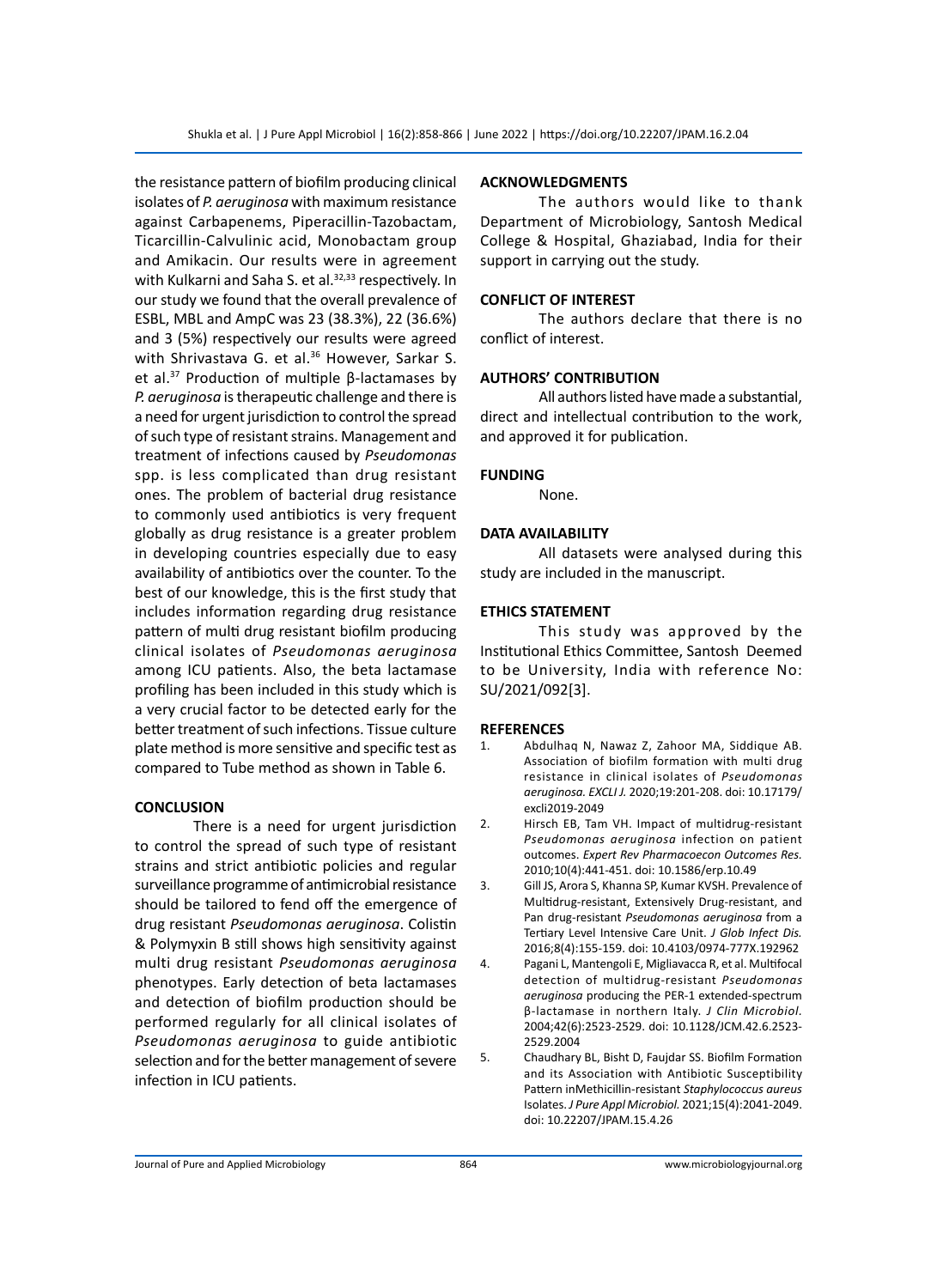- 6. Kamali E, Jamali A, Ardebili A, Ezadi F, Mohebbi A. Evaluation of antimicrobial resistance, biofilm forming potential, and the presence of biofilm-related genes among clinical isolates of *Pseudomonas aeruginosa*. *BMC Res Notes.* 2020;13(1):27. doi: 10.1186/s13104- 020-4890-z
- 7. Anwar H, Costerton JW. Enhanced activity of combination oftobramycin and piperacillin for eradication of sessile biofilmcells of *Pseudomonas aeruginosa*. *Antimicrob Agents Chemother.*  1990;34(9):1666-1671. doi: 10.1128/AAC.34.9.1666
- 8. Moriarty TF, Elborn JS, Tunney MM. Effect of pH on the antimicrobial susceptibility of planktonic and biofilm-grown clinical *Pseudomonas aeruginosa* isolates. *Br J Biomed Sci.* 2007;64(3):101-104. doi: 10.1080/09674845.2007.11732766
- 9. Faujdar SS, Bisht D, Sharma A. Antibacterial potential of neem (*Azadirachta indica*) against uropathogens producing beta-lactamase enzymes: A clue to future antibacterial agent? *Biomed Biotechnol Res J.* 2020;4(3):232-238. doi: 10.4103/bbrj.bbrj\_38\_20
- 10. Obritsch MD, Fish DN, MacLaren R, Jung R. National surveillance of antimicrobial resistance in *Pseudomonas aeruginosa* isolates obtained from intensive care unit patients from 1993 to 2002. *Antimicrob Agents Chemother.* 2004;48(12):4606- 4610. doi: 10.1128/AAC.48.12.4606-4610.2004
- 11. Collee, J G, T J. Mackie, and J E. McCartney. Mackie & Mccartney Practical Medical Microbiology. New York: Churchill Livingstone, 1996. Print.14<sup>th</sup> edition.
- 12. Clinical and Laboratory Standards Institute. Performance standards for antimicrobial susceptibility testing, 30<sup>th</sup> ed. CLSI supplement M100. Clinical and Laboratory Standards Institute, Wayne, PA. 2020.
- 13. Christensen GD, Simpson WA, Bisno AL, Beachey EH. Adherence of slime-producing strains of Staphylococcus epidermidis to smooth surfaces. *Infect Immun.* 1982;37(1):318-326. doi: 10.1128/ iai.37.1.318-326.1982
- 14. Christensen GD, Simpson WA, Younger JA, et al. Adherence of cogulase negative Staphylococi to plastic tissue cultures:a quantitative model for the adherence of staphylococci to medical devices. *J Clin Microbiol.*  1985;22(6):996-1006. doi: 10.1128/jcm.22.6.996- 1006.1985
- 15. Rawat D, Nair D. Extended-spectrum β-lactamases in Gram Negative Bacteria. *J Glob Infect Dis*. 2010;2(3):263- 74. doi: 10.4103/0974-777X.68531
- 16. Faujdar SS, Bisht D, Sharma A. Antibacterial activity of *Syzygium aromaticum* (clove) against uropathogens producing ESBL, MBL, and AmpC beta-lactamase: Are we close to getting a new antibacterial agent? *J Family Med Prim Care.* 2020;9(1):180-186. doi: 10.4103/ jfmpc.jfmpc\_908\_19
- 17. Polsfuss S, Bloemberg GV, Giger J, Meyer V, Bottger EC, Hombach M. Practical approach for reliable detection of AmpC beta-lactamase-producing *Enterobacteriaceae.J Clin Microbiol.* 2011;49(8):2798- 2803. doi: 10.1128/JCM.00404-11
- 18. Thomson KS. Controversies about extended-spectrum and AmpC beta-lactamases. *Emerg Infect Dis.* 2001;7(2):333-336. doi: 10.3201/eid0702.010238
- 19. Mathur T, Singhal S, Khan S, Upadhyay DJ, Fatma T, Rattan A. Detection of biofilm formation among the clinical isolates of Staphylococci: An evaluation of three different screening methods. *Indian J Med Microbiol.* 2006;24(1):25-29. doi: 10.4103/0255-0857.19890
- 20. Nagaveni S, Rajeshwari H, Oli AK, Patil SA, Chandrakanth RK. Evaluation of biofilm forming ability of the multidrug resistant *Pseudomonas aeruginosa*. *Bioscan.* 2010;5:563-566.
- 21. Prasad SV, Ballal M, Shivananda PG. Slime production a virulence marker in *Pseudomonas aeruginosa* strains isolated from clinical and environmental specimens: A comparative study of two methods. *Indian J Pathol Microbiol.* 2009;52(2):191-193. doi: 10.4103/0377- 4929.48914
- 22. Hassan A, Usman J, Kaleem F, Omair M, Khalid A, Iqbal M. Evaluation of different detection methods of biofilm formation in the clinical isolates. *Braz J Infect Dis.* 2011;15(4):305. doi: 10.1590/S1413- 86702011000400002
- 23. Panda PS, Chaudhary U, Dube SK. Comparison of four different methods for detection of biofilm formation by uropathogens. *Indian J Pathol Microbiol.* 2016;59(2):177-179. doi: 10.4103/0377-4929.182013
- 24. Ram Mohan Reddy, K. Tube Adherence Test as a Screening Tool for Detection of Biofilm Formation among *Staphylococcus aureus. Int J Curr Microbiol App Sci.* 2017;6(8):1325-1329. doi: 10.20546/ ijcmas.2017.608.161
- 25. Triveda L, Gomathi S. Detection of biofilm formation among the clinical isolates of Enterococci: An evaluation of three different screening methods. *Int J Curr Microbiol App Sci.* 2016;5(3):643-650. doi: 10.20546/ijcmas.2016.503.075
- 26. Pfeifer Y, Cullik A, Witte W. Resistance to cephalosporins and carbapenems in Gram-negative bacterial pathogens. *Int J Med Microbiol.* 2010;300(6):371-379. doi: 10.1016/j.ijmm.2010.04.005
- 27. Senthamarai S, Reddy ASK, Sivasankari S, et al. Resistance Pattern of *Pseudomonas aeruginosa* in a Tertiary Care Hospital of Kanchipuram, Tamilnadu, India. *J Clin Diagn Res.* 2014;8(5):30-32. doi: 10.7860/ JCDR/2014/7953.4388
- 28. Saderi H, Owlia P. Detection of Multidrug Resistant (MDR) and Extremely Drug Resistant (XDR) *P. Aeruginosa* Isolated from Patients in Tehran, Iran. *Iran J Pathol.* 2015;10(4):265-271. https://www.ncbi.nlm. nih.gov/pmc/articles/PMC4539747/
- 29. Mirzaei B, Bazgir ZN, Goli HR, Iranpour F, Mohammadi F, Babaei R. Prevalence of multi-drug resistant (MDR) and extensively drug-resistant (XDR) phenotypes of *Pseudomonas aeruginosa* and *Acinetobacter baumannii* isolated in clinical samples from Northeast of Iran. *BMC Res Notes.* 2020;13(1):380. doi: 10.1186/ s13104-020-05224-w
- 30. Prakash V, Mishra PP, Premi HK, Walia A, Dhawan S, Kumar A. Increasing incidence of multidrug resistant *Pseudomonas aeruginosa* in inpatients of a tertiary care hospital. *Int J Res Med Sci.* 2014;2(4):1302-1306. doi: 10.5455/2320-6012.ijrms20141111
- 31. Bankole OO, Vasanthi R, et al. Molecular methods for detecting biofilm producing multidrug